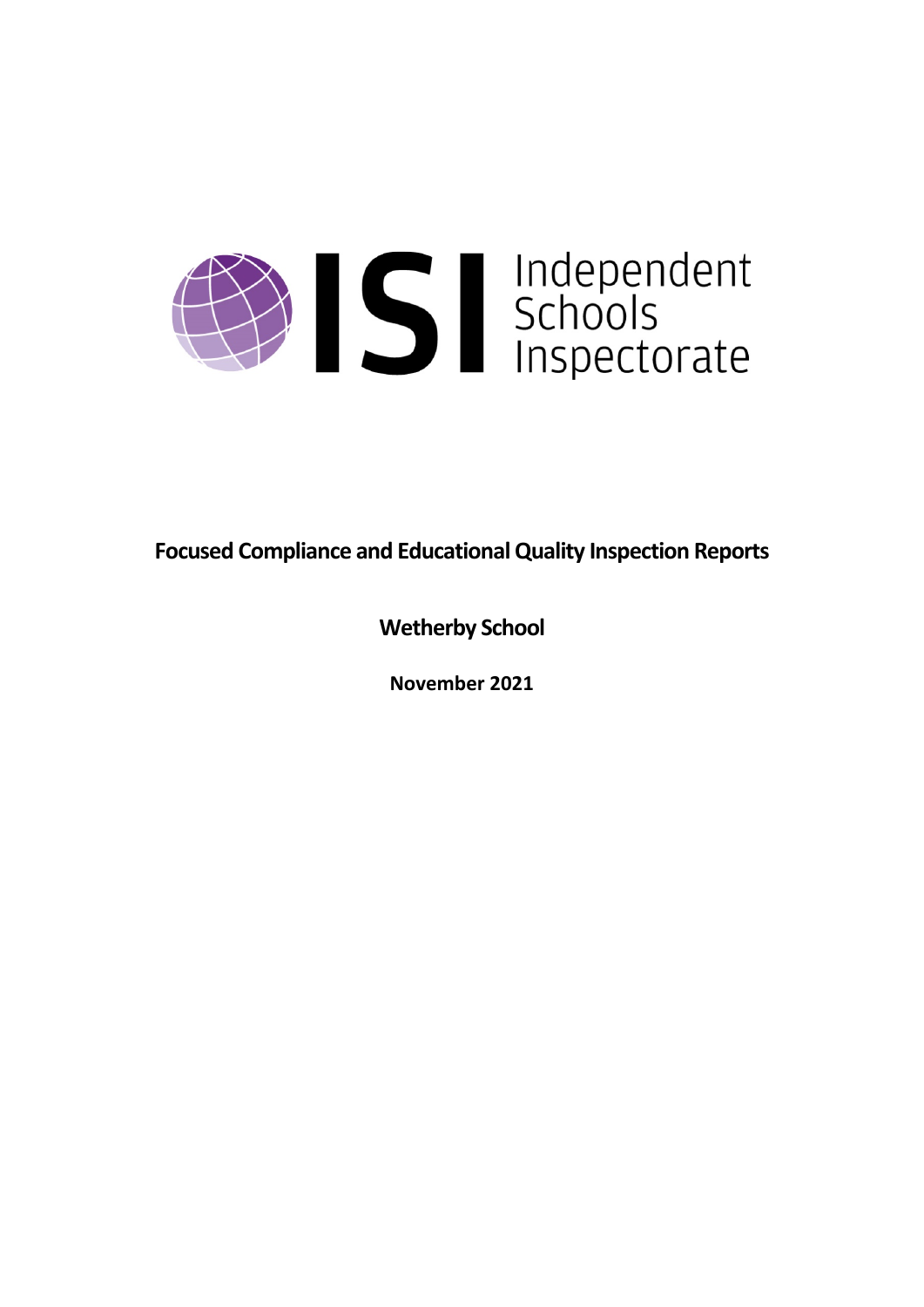# **Contents**

|    | <b>School's Details</b>                                              | 3                       |
|----|----------------------------------------------------------------------|-------------------------|
| 1. | <b>Background Information</b>                                        | 4                       |
|    | <b>About the school</b>                                              | 4                       |
|    | What the school seeks to do                                          | 4                       |
|    | About the pupils                                                     | 4                       |
| 2. | <b>Regulatory Compliance Inspection</b>                              | 5                       |
|    | Preface                                                              | 5                       |
|    | <b>Key findings</b>                                                  | 6                       |
|    | PART 1 - Quality of education provided                               | 6                       |
|    | PART 2 - Spiritual, moral, social and cultural development of pupils | 6                       |
|    | PART 3 - Welfare, health and safety of pupils                        | 6                       |
|    | PART 4 – Suitability of staff, supply staff, and proprietors         | 6                       |
|    | PART 5 - Premises of and accommodation at schools                    | 6                       |
|    | <b>PART 6 - Provision of information</b>                             | $\overline{\mathbf{z}}$ |
|    | PART 7 - Manner in which complaints are handled                      | $\overline{7}$          |
|    | PART 8 - Quality of leadership in and management of schools          | $\overline{\mathbf{z}}$ |
| 3. | <b>Educational Quality Inspection</b>                                | 8                       |
|    | Preface                                                              | 8                       |
|    | <b>Key findings</b>                                                  | 8                       |
|    | <b>Recommendations</b>                                               | 8                       |
|    | The quality of the pupils' academic and other achievements           | 9                       |
|    | The quality of the pupils' personal development                      | 11                      |
| 4. | <b>Inspection Evidence</b>                                           | 14                      |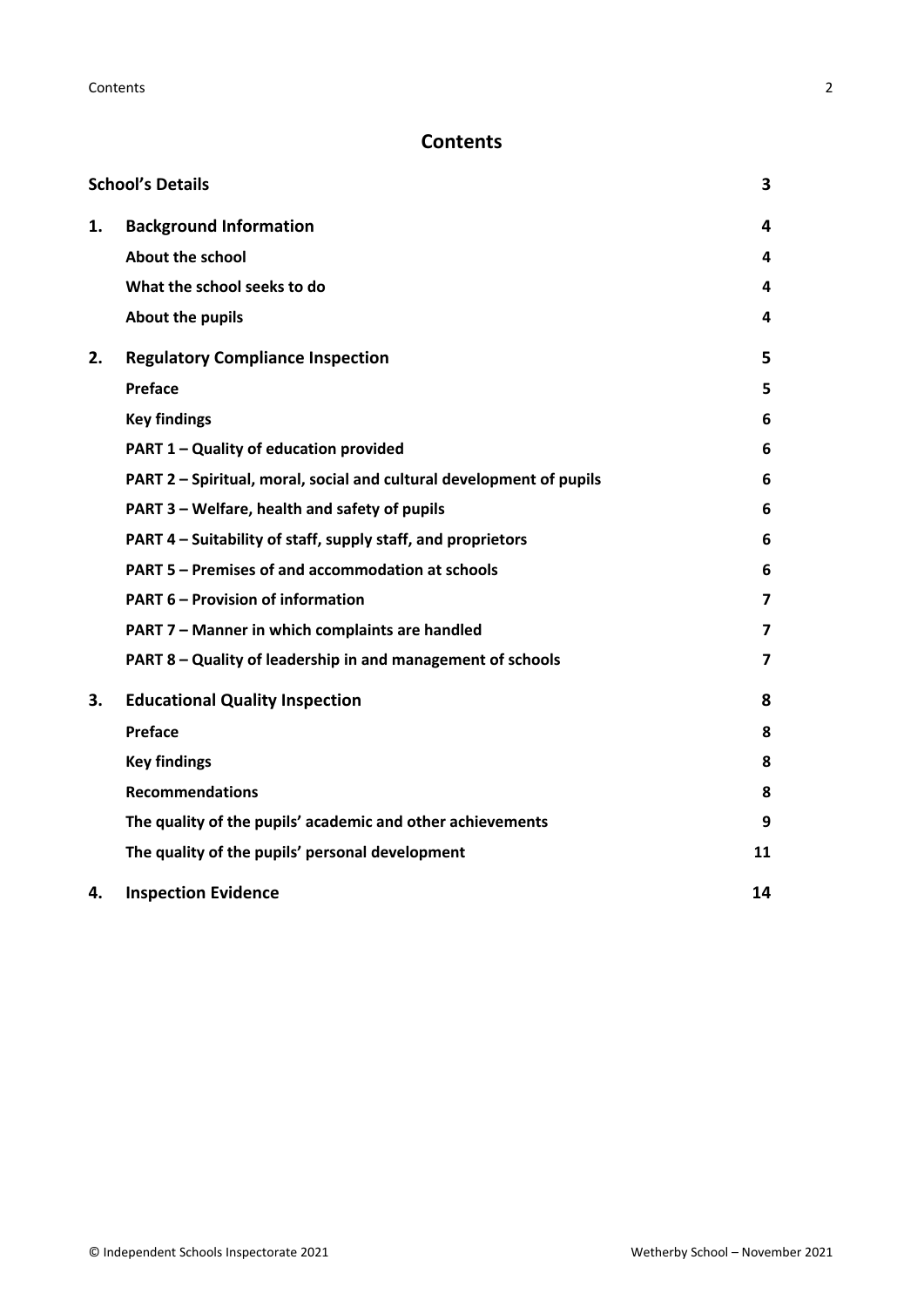| <b>School</b>                                     | Wetherby School                                                   |     |           |    |
|---------------------------------------------------|-------------------------------------------------------------------|-----|-----------|----|
| <b>DfE</b> number                                 | 207/6189                                                          |     |           |    |
| <b>Address</b>                                    | Wetherby School<br>11 Pembridge Square<br>London<br><b>W2 4ED</b> |     |           |    |
| Telephone number                                  | 0207 7279581                                                      |     |           |    |
| <b>Email address</b>                              | learn@wetherbyschool.co.uk                                        |     |           |    |
| Headmaster                                        | Mr Mark Snell                                                     |     |           |    |
| <b>Chair of governors</b>                         | Sir John Ritblat                                                  |     |           |    |
| Age range                                         | $2\frac{1}{2}$ to 8                                               |     |           |    |
| Number of pupils on roll                          | 355                                                               |     |           |    |
|                                                   | <b>Boys</b>                                                       | 355 | Girls     | 0  |
|                                                   | <b>Little Wetherby</b>                                            | 19  | Reception | 92 |
|                                                   | Years 1, 2 and 3                                                  | 244 |           |    |
| <b>Inspection dates</b><br>16 to 19 November 2021 |                                                                   |     |           |    |

# <span id="page-2-0"></span>**School's Details**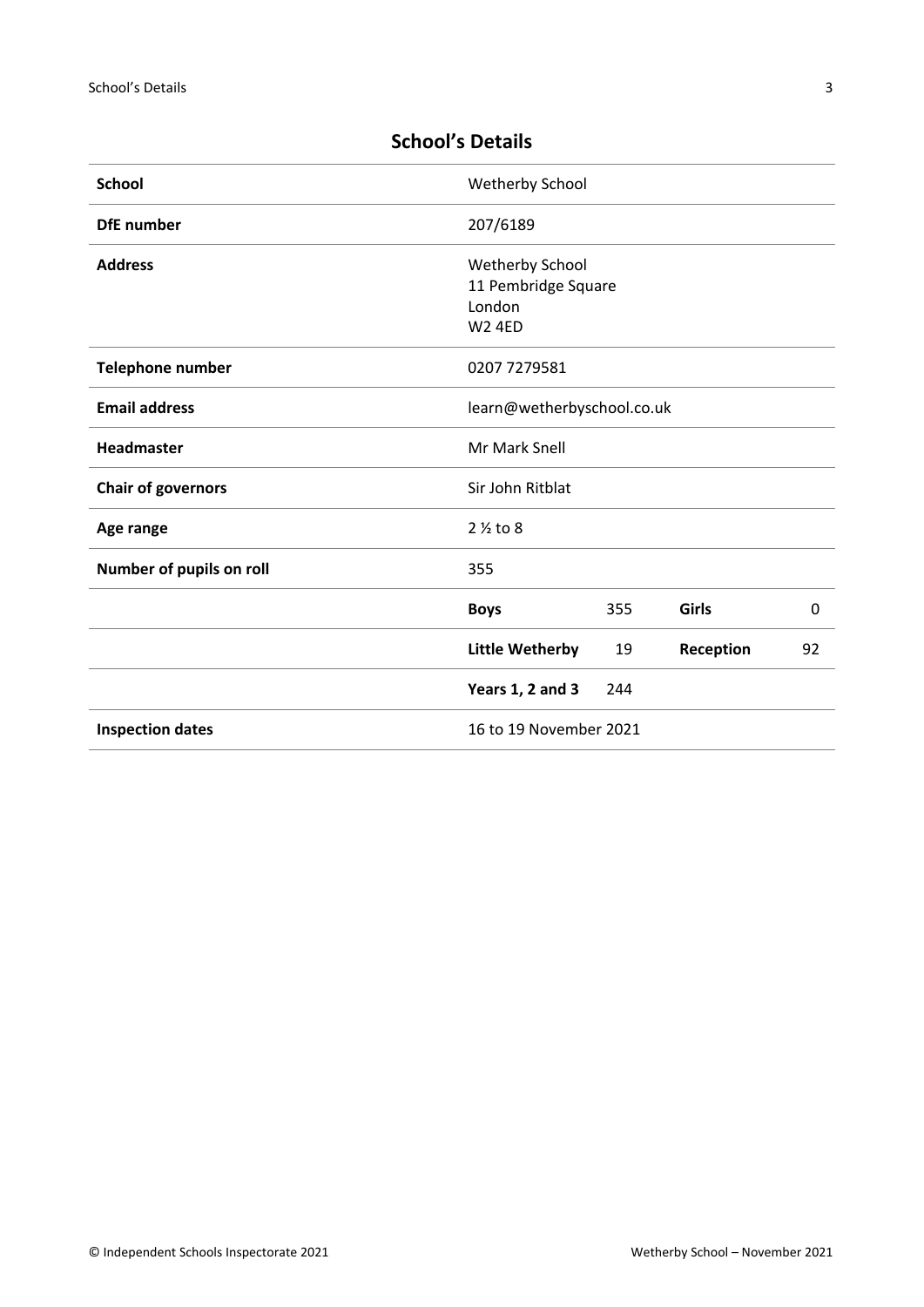# <span id="page-3-0"></span>**1. Background Information**

#### <span id="page-3-1"></span>**About the school**

- 1.1 Wetherby School is an independent day school, registered as a single-sex school for male pupils. The school was founded in 1951 and moved to its present site in Kensington in 1971. Its Nursery opened in 2014. The school occupiestwo nearby sites: Years 1, 2 and 3 are housed at the main site and Nursery and Reception in another building close by. In 2002 the school became part of the Alpha Plus Educational Group, who carry out the corporate governance responsibility for the school. Inspection of Wetherby Preparatory School, also an Alpha Plus Group school, was undertaken concurrently by another inspection team.
- 1.2 Since the previous inspection the school has increased its senior management team and reviewed the curriculum.
- 1.3 In the interests of infection control during the COVID-19 (coronavirus) pandemic, inspection evidence was gathered partly remotely and partly on site to reduce contact within the school setting.
- 1.4 During the period March to August 2020, the whole school remained open only for children of key workers. During this period of closure the school provided remote learning materials for all pupils.
- 1.5 In line with the direction given by the Department for Education (DfE) at the time, no evaluation has been made of the nature or effectiveness of any provision made during the period March to August 2020, including its impact on pupils' learning, achievement or personal development. Any concerns relating to pupils' welfare during this period which directly relate to measures implemented by the school have been considered.
- 1.6 During the lockdown period of January to March 2021, all pupils other than vulnerable pupils or the children of key workers received remote learning provision at home.
- 1.7 Since 2020, EYFS profiles have not been externally moderated.

#### <span id="page-3-2"></span>**What the school seeks to do**

1.8 The school's aim is to create a vibrant community dedicated to providing pupils with the opportunity to pursue dreams, develop personal excellence and maximise individual growth while celebrating grace, grit and courage. Pupils are encouraged to dream big, do their best and be ready with appropriate skills for future life.

#### <span id="page-3-3"></span>**About the pupils**

1.9 Pupils come from professional backgrounds and live within a five-mile radius of the school. No pupil in the school has an education, health and care (EHC) plan. The school has identified 96 pupils as having special educational needs and/or disabilities (SEND), which include dyslexia, dyspraxia, speech and language and phonological processing, all of whom receive additional specialist help. English is an additional language (EAL) for 17 pupils, two of whom receive specialist support. Data used by the school have identified 26 pupils as being the more able in the school's population, and the curriculum is modified for them and other pupils because of their special talents in art, music and sport.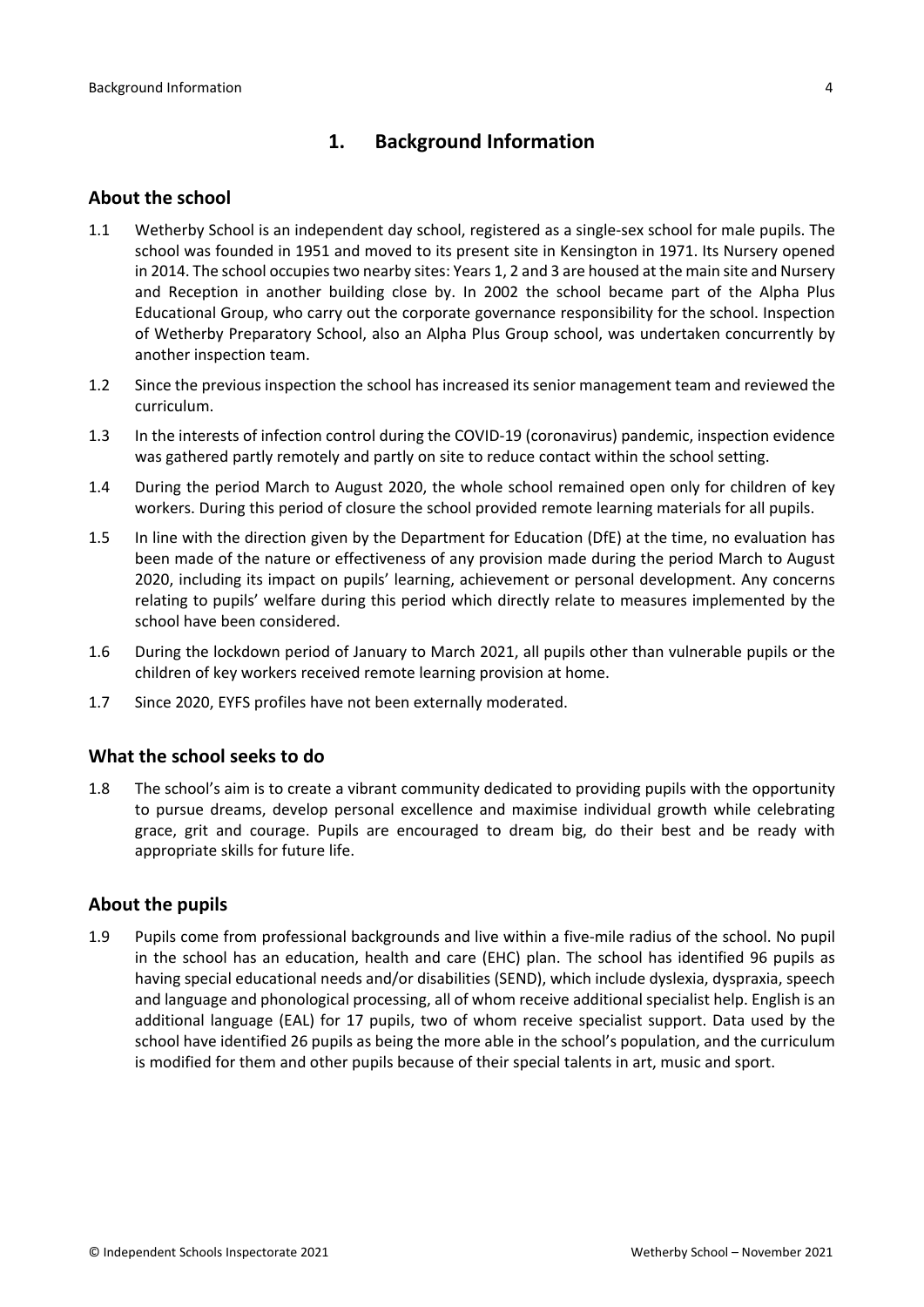# <span id="page-4-0"></span>**2. Regulatory Compliance Inspection**

### <span id="page-4-1"></span>**Preface**

The Independent Schools Inspectorate (ISI) is approved by the Secretary of State to inspect schools which are, or whose heads are, in membership of the associations which form the Independent Schools Council (ISC) and report on the extent to which they meet the Independent School Standards ('the standards') in the Schedule to the Education (Independent School Standards) Regulations 2014. Inspections of schools with early years settings not requiring registration also report whether the school complies with key provisions of the Early Years Foundation Stage statutory framework, and for registered settings the full range of the Early Years Foundation Stage provisions is considered. Additionally, inspections report on the school's accessibility plan under Schedule 10 of the Equality Act 2010 and the ban on corporal punishment under section 548 of the Education Act 1996. Inspections also comment on the progress made to meet any compliance action points set out in the school's most recent statutory inspection.

ISI inspections are also carried out under the arrangements of the ISC Associations for the maintenance and improvement of the quality of their membership.

**This is a FOCUSED COMPLIANCE INSPECTION which was combined with an inspection of EDUCATIONAL QUALITY. The FOCUSED COMPLIANCE inspection reports only on the school's compliance with the standards.** The standards represent minimum requirements and judgements are given either as **met** or as **not met**. All schools are required to meet all the standards applicable to them. Where the minimum requirements are not met, this is clearly indicated in the relevant section of the report and the school is required to take the actions specified. In this focused compliance inspection, key standards have been inspected in detail. These are the standards on safeguarding; measures to guard against bullying; arrangements for pupils' health and safety; arrangements to check the suitability of staff; the provision of information; the handling of parents' complaints; and other related aspects of leadership and management. The remaining standards and requirements are deemed to continue to be met unless evidence to the contrary has been found.

Inspections do not include matters that are outside of the regulatory framework described above, such as: an exhaustive health and safety audit; compliance with data protection requirements; an in-depth examination of the structural condition of the school, its services or other physical features; contractual arrangements with parents; an investigation of the financial viability of the school or its accounting procedures.

Inspectors may be aware of individual safeguarding concerns, allegations and complaints as part of the inspection process. Such matters will not usually be referred to specifically in published reports in this document but will have been considered by the team in reaching its judgements.

Links to the standards and requirements can be found here: The Education [\(Independent](http://www.legislation.gov.uk/uksi/2014/3283/contents/made) School Standards) [Regulations](http://www.legislation.gov.uk/uksi/2014/3283/contents/made) 2014, Early Years Foundation Stage Statutory [Framework.](https://www.gov.uk/government/publications/early-years-foundation-stage-framework--2)

**COVID-19: Inspection judgements do not cover the period March to August 2020 inclusive.**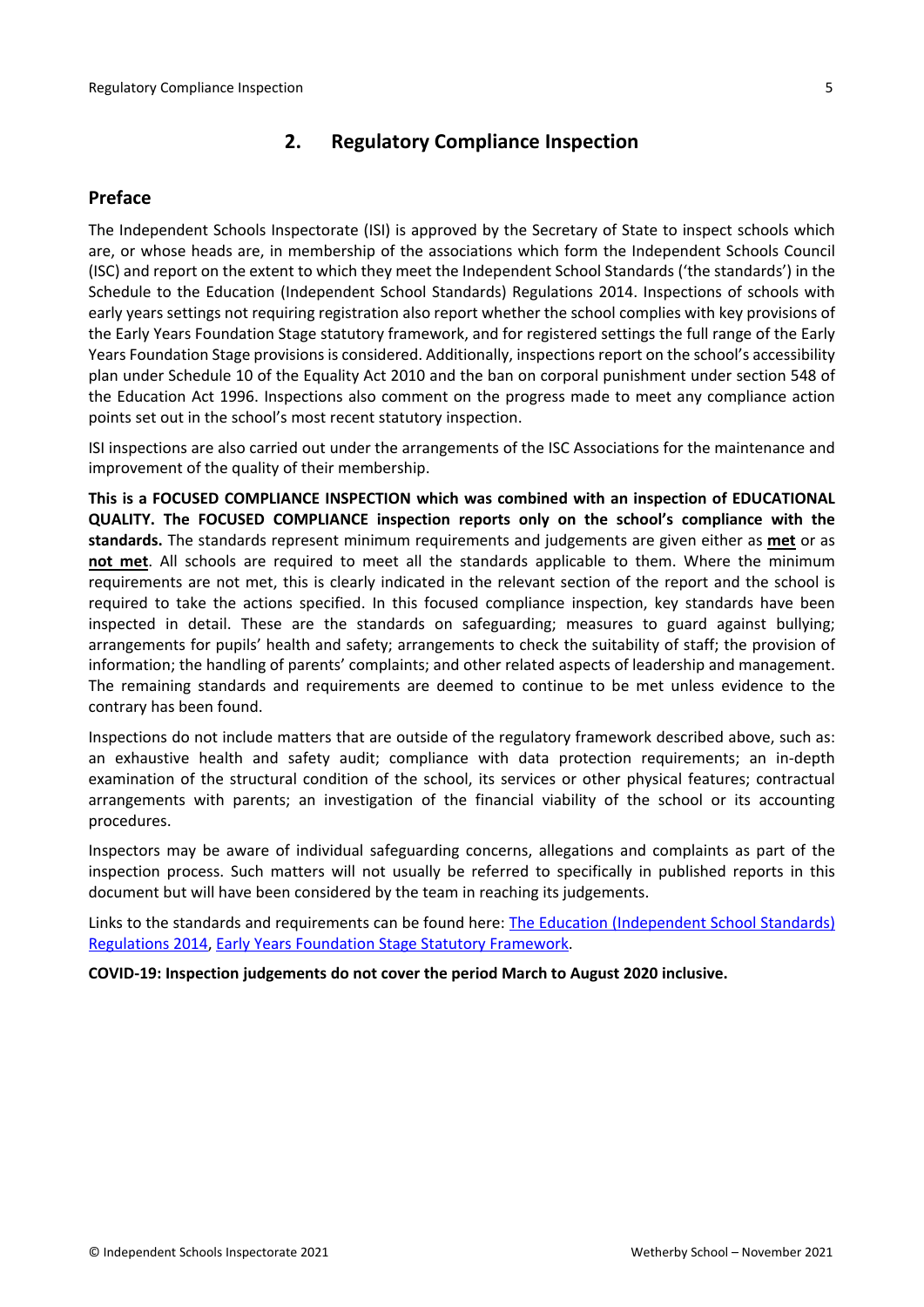# <span id="page-5-0"></span>**Key findings**

**2.1 The school meets the standards in the schedule to the Education (Independent School Standards) Regulations 2014, and relevant requirements of the statutory framework for the Early Years Foundation Stage, and associated requirements and no further action is required as a result of this inspection.**

# <span id="page-5-1"></span>**PART 1 – Quality of education provided**

- 2.2 The school's own framework for assessment confirms that teaching enables pupils to make good progress in the context of Part 1 paragraph 3(a).
- 2.3 The curriculum is documented, supported by appropriate plans and schemes of work for the pupils and covers the required breadth of material. The teaching enables pupils to make good progress, encompasses effective behaviour management and is supported by suitable resources. A suitable framework for the assessment of pupils' performance is in place.
- 2.4 Pupils receive relationships education. The school has consulted parents and published a written statement of its policy which has regard to the relevant statutory guidance.
- **2.5 The standards relating to the quality of education [paragraphs 1–4] are met.**

## <span id="page-5-2"></span>**PART 2 – Spiritual, moral, social and cultural development of pupils**

- 2.6 Principles and values are actively promoted which facilitate the personal development of pupils as responsible, tolerant, law-abiding citizens.
- **2.7 The standard relating to spiritual, moral, social and cultural development [paragraph 5] is met.**

### <span id="page-5-3"></span>**PART 3 – Welfare, health and safety of pupils**

- 2.8 Arrangements are made to safeguard and promote the welfare of pupils by means that pay due regard to current statutory guidance; good behaviour is promoted; bullying is prevented so far as reasonably practicable; health and safety requirements are met, including those relating to fire safety; provision is made for first aid. Pupils are properly supervised; admission and attendance registers are maintained, as required, and there is a strategic approach to risk assessment. A disability access plan is in place.
- **2.9 The standardsrelating to welfare, health and safety [paragraphs 6–16], the requirement of Schedule 10 of the Equality Act 2010, and the ban on corporal punishment undersection 548 of the Education Act 1996 are met.**

### <span id="page-5-4"></span>**PART 4 – Suitability of staff, supply staff, and proprietors**

- 2.10 The school makes appropriate checks to ensure the suitability of staff, supply staff and proprietors, and a register is kept as required.
- **2.11 The standards relating to the suitability of those in contact with pupils at the school [paragraphs 17–21] are met.**

### <span id="page-5-5"></span>**PART 5 – Premises of and accommodation at schools**

2.12 Suitable toilet and changing facilities, and showering facilities where required by the standard, and appropriate accommodation for pupils' medical and therapy needs are provided. The premises are maintained to a standard commensurate with health and safety; acoustics and lighting are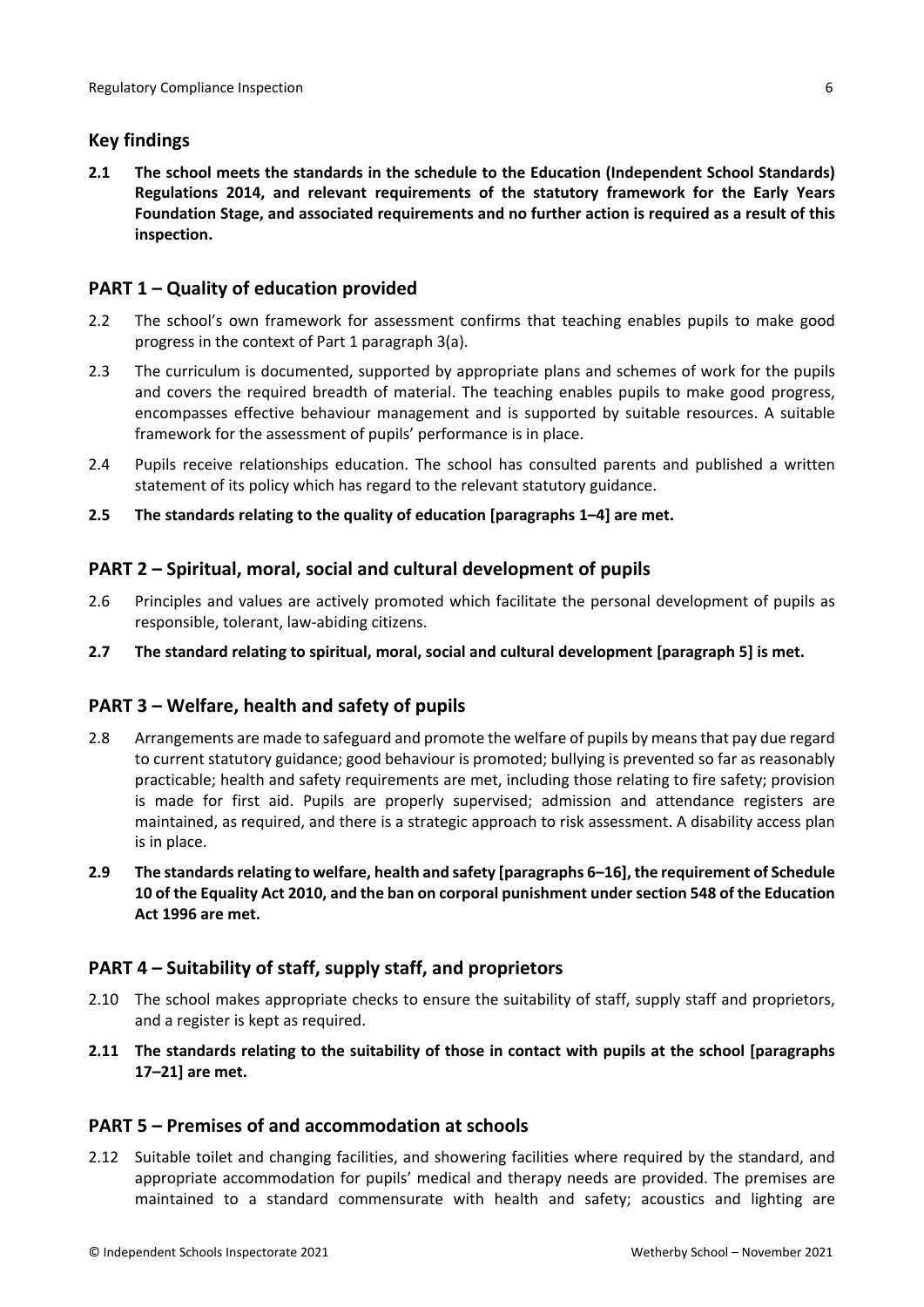appropriate; water provision is adequate. Suitable outdoor space is provided for physical education and outdoor play.

**2.13 The standards relating to the premises and accommodation [paragraphs 22–31] are met.**

### <span id="page-6-0"></span>**PART 6 – Provision of information**

- 2.14 A range of information is published, provided or made available to parents, inspectors and the Department for Education. This includes details about the proprietor, the ethos of the school and the curriculum, and of the school's arrangementsfor admission, behaviour and exclusions, bullying, health and safety, first aid, details of the complaints procedure, and the number of complaints registered under the formal procedure during the preceding school year, and the provision for any with education, health and care plans or English as an additional language. It also includes particulars of the school's academic performance during the preceding school year, inspection reports and (for parents only) a report at least annually of their own child's progress. The safeguarding policy is posted on the school's website.
- **2.15 The standard relating to the provision of information [paragraph 32] is met.**

#### <span id="page-6-1"></span>**PART 7 – Manner in which complaints are handled**

- 2.16 Parental complaints, if any, are handled effectively through a three-stage process, (informal, formal and a hearing before a panel of three, one of whom isindependent of the school). Each stage has clear time scales, and at the third stage the panel can make findings and recommendations which are communicated to the complainant. Records are kept appropriately, including of any action taken, whether or not a complaint is successful.
- **2.17 The standard relating to the handling of complaints [paragraph 33] is met.**

#### <span id="page-6-2"></span>**PART 8 – Quality of leadership in and management of schools**

- 2.18 The proprietor ensures that the leadership and management demonstrate good skills and knowledge, and fulfil their responsibilities effectively, so that the other standards are consistently met, and they actively promote the well-being of the pupils.
- **2.19 The standard relating to leadership and management of the school [paragraph 34] is met.**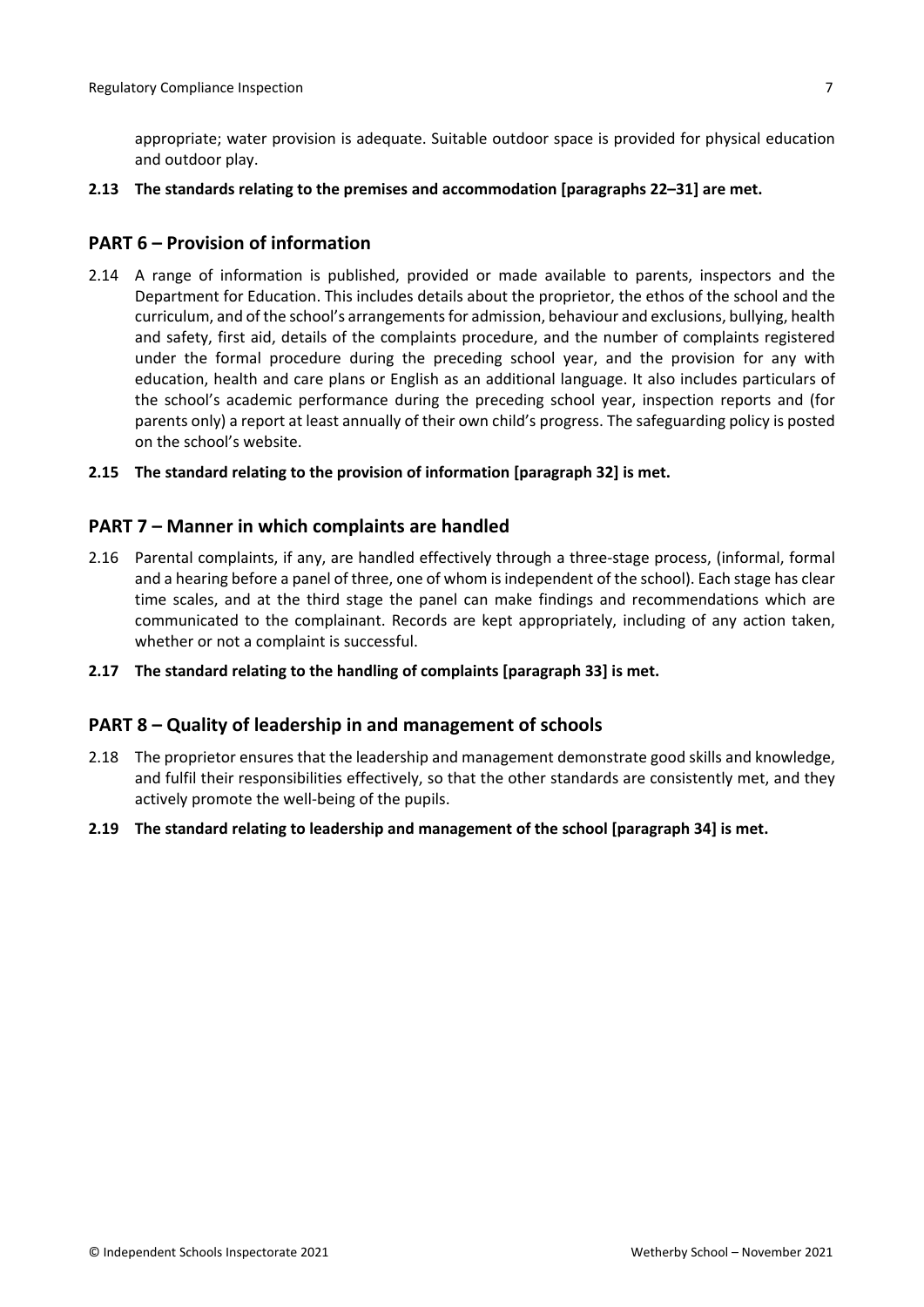# <span id="page-7-0"></span>**3. Educational Quality Inspection**

### <span id="page-7-1"></span>**Preface**

**The EDUCATIONAL QUALITY inspection reports on the quality of the school's work**. It focuses on the two key outcomes:

- The achievement of the pupils, including their academic development, and
- The personal development of the pupils.

#### **The headline judgements apply one of the ISI descriptors 'excellent', 'good', 'sound' or 'unsatisfactory'.**

Where necessary, National Curriculum nomenclature is used to refer to year groups in the school. Where the school's own names differ from those used nationally, the details are given in the table below:

| School name     | National Curriculum name |
|-----------------|--------------------------|
| Little Wetherby | Nursery                  |

# <span id="page-7-2"></span>**Key findings**

- 3.1 The quality of the pupils' academic and other achievements is excellent.
	- Pupils of all abilities achieve extremely high standards across the curriculum by the time they leave the school.
	- Pupils of all ages are highly effective communicators who benefit from a wide range of opportunities to develop their speaking and listening skills.
	- Pupils develop a vast knowledge due to the thematic links made across subjects in the integrated curriculum.
	- Pupils achieve excellent results in national competitions including for mathematics, literacy and general knowledge.
	- Pupils have extremely positive attitudes to learning and are able to work both collaboratively and independently.
- 3.2 The quality of the pupils' personal development is excellent.
	- Pupils have excellent awareness of other cultures which enables them to develop strong interpersonal skills and grow into tolerant human beings.
	- Pupils thrive in an environment of praise and reward for effort, and are not afraid to make mistakes as part of their learning.
	- Pupils develop a strong sense of self, and are well prepared for the next stages of their education.

#### <span id="page-7-3"></span>**Recommendations**

- 3.3 In the context of the excellent outcomes, the school might wish to consider to:
	- Continue to embed exploratory-based learning across all age-ranges.
	- Create further opportunities for pupils to contribute positively to the lives of others in the wider community.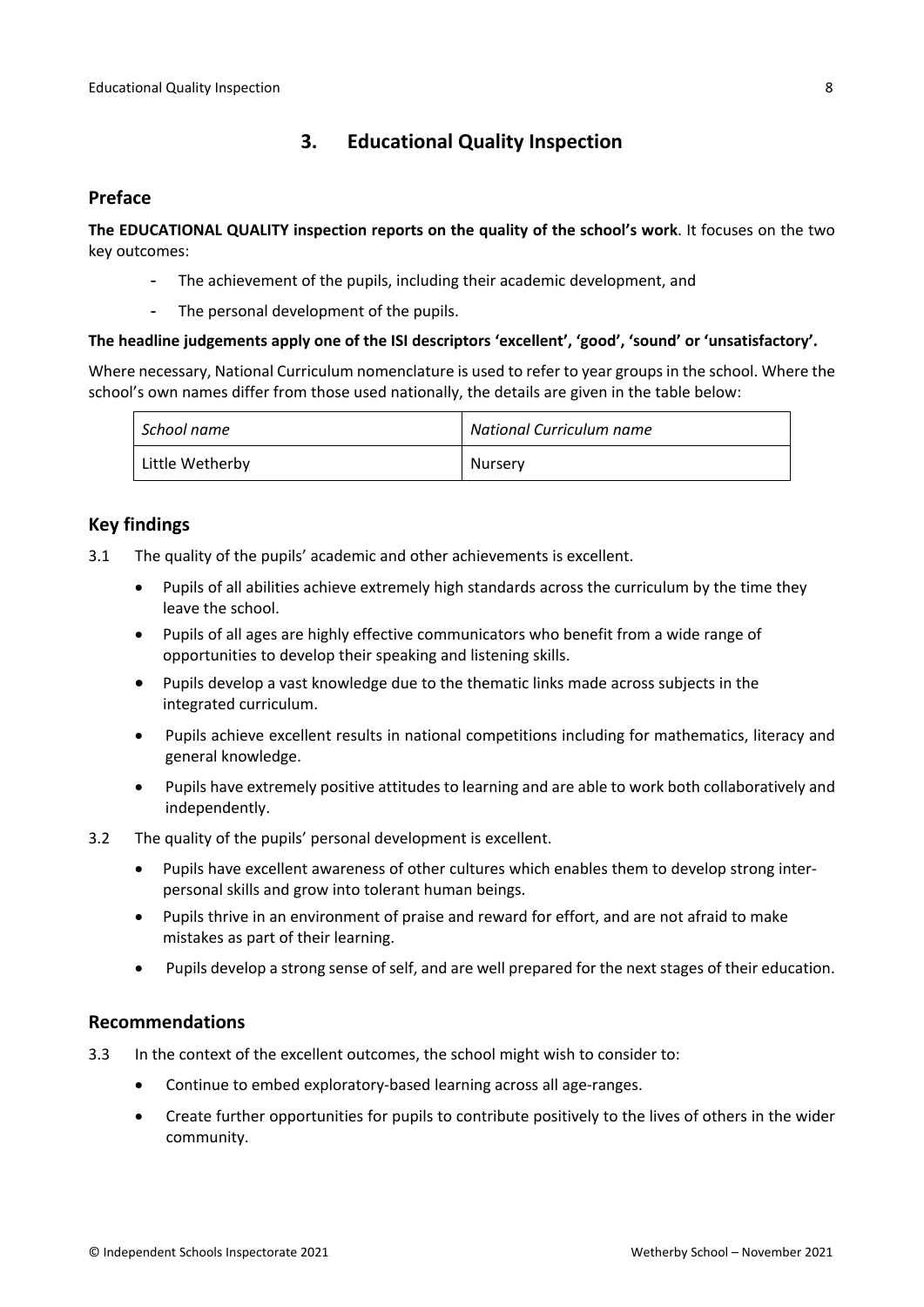### <span id="page-8-0"></span>**The quality of the pupils' academic and other achievements**

- 3.4 The quality of the pupils' academic and other achievements is excellent.
- 3.5 The overall achievement of pupils, including those with SEND and EAL, is extremely strong. This is reflected in the excellent standardised assessment results, and demonstrates the fulfilment of the school's aim to 'dream big, do your best and be ready'. Children in the Early Years Foundation Stage (EYFS) make excellent progress due to skilful teaching that ensures individual needs are catered for. Most make rapid progress in order to achieve the expected learning outcomes by the time they finish Reception, and in many cases exceed them. Older pupils make significant progress over time due to the effective implementation of the assessment framework and the positive, professional attitudes of staff who have a thorough knowledge of pupils' strengths and weaknesses.
- 3.6 Pupils of all ages and abilities develop outstanding levels of knowledge, skills and understanding due to inspirational teaching, high expectations and engaging learning opportunities. Pupils display a thirst for knowledge. Through the excellent integrated curriculum, they clearly identify links across all subjects which enriches their learning. For example, older pupils created collages to represent a geographical region, took part in a drumming workshop and created travel brochures as part of a topic on Africa. Younger children develop strong manual dexterity through activities such as 'dough disco'. Despite having limited space for physical education, pupils participate enthusiastically in a challenging range of sporting activities almost daily. They demonstrated skill in a wide range of techniques in art, confidently created tunes using the pentatonic scale on glockenspiels, and enthusiastically sang a Christmas song in French. Pupils' enthusiasm and passion for learning are fostered through extensive enrichment opportunities such as themed days, trips and competitions. The passion and commitment of teachers in focus weeks such as Entrepreneurs' Week enables pupils to apply their full range of skills to creative challenges.
- 3.7 Throughout the school pupils demonstrate excellent communication skills. They are confident when conversing with adults and, encouraged by open-ended questioning, contribute fully to class discussions. The youngest children readily engaged in meaningful conversation to explain clearly what they were doing in the role play construction area. Pupils with EAL develop strong verbal skills, enabling them to join in fully in all activities with their peers. For example, a pupil confidently presented hisresearch on the Amazon Rainforest, posing questions for his peers to answer. Reception children listened attentively to a talk and slide show about Mexico given by a parent. They happily engage in mark-making and letter formation activities, and can readily sound out simple three-letter words. Older pupils write effectively in a number of genres, asseen in the 'News Alert' about surviving in a power cut, and confidently use new vocabulary and literary devices in their written work, as seen in the poignant writing based on Nelson Mandela's 'Rainbow Nation' speech. Extra-curricular activities such as debating club and special events such as the Readathon further enhance pupils' strong communication skills.
- 3.8 Pupils' mathematical skills develop rapidly for their ages, and they successfully apply these to other areas of learning. The youngest children correctly counted the number of paint rollers in a tray and accurately tallied the number of hops their peers were able to do. Younger pupils could explain why two odd numbers added together made an even number, and older pupils were highly skilled at working in thousands and applying the basic rules of number to solve word problems. Pupils of all abilities achieve highly due to the provision of enrichment groups for the more able and targeted strategies to support pupils who take longer to grasp new concepts. Use of mnemonics and clear learning objectives ensure pupils maximise their learning. Older pupils are extremely confident in using mathematical concepts across the curriculum. For example, pupils correctly measured the lengths of straws in science to ensure the stability of the models they were making, and they correctly interpreted statistics about rainfall to enhance their topic work. Older pupils use mathematical vocabulary accurately, as seen when describing the properties of 3-D shapes whilst making structures out of cocktail sticks and marshmallows.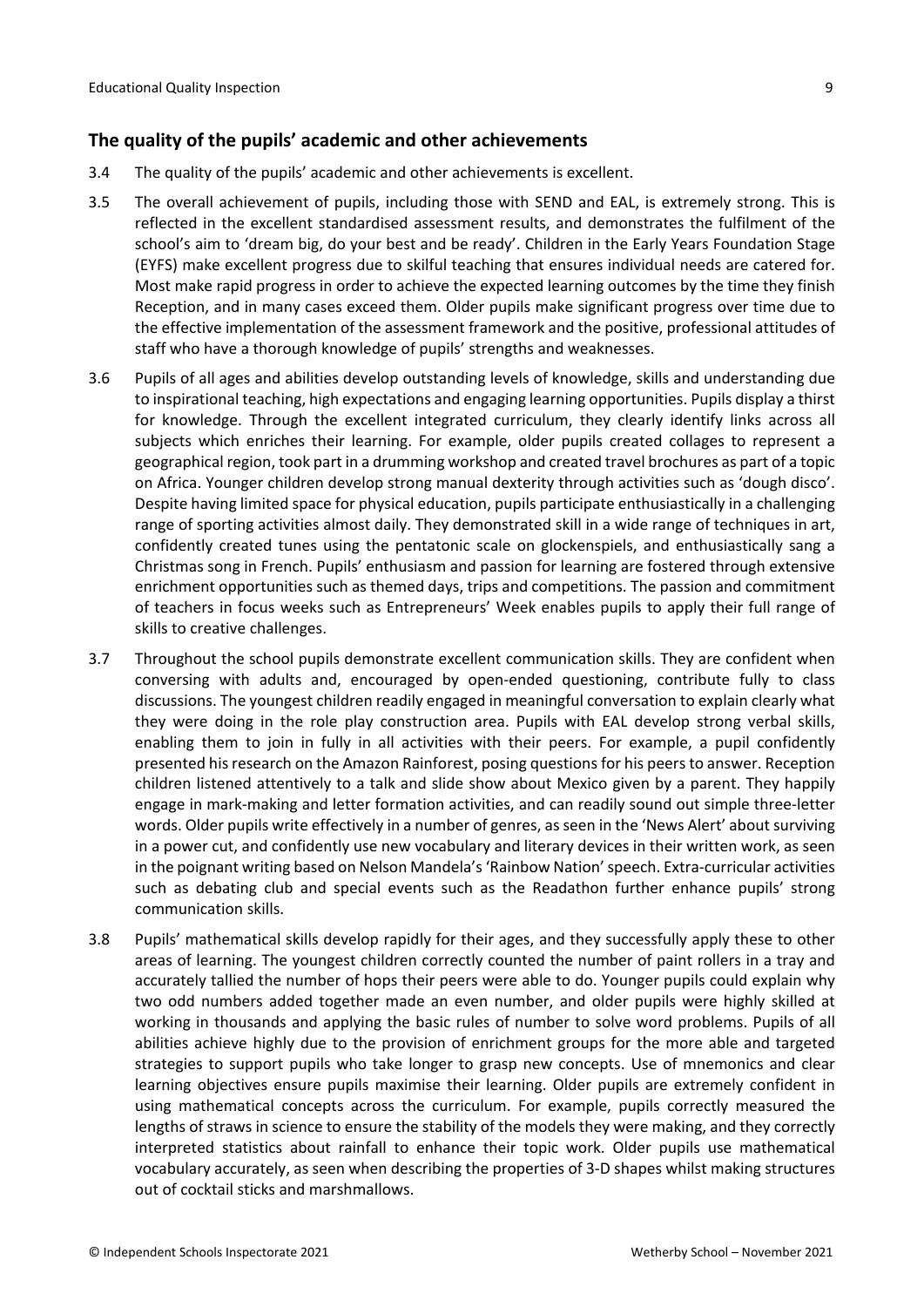- 3.9 Pupils of all ages and abilities are exceptionally proficient in using ICT to extend their learning. Nursery children competently manipulated an interactive white board, counting the moving figures and using effective hand-eye coordination to add characters to the screen. Reception children worked in pairs on tablet computers, using technical vocabulary to make their moves. Older pupils use technology effectively for a wide range of purposes including research, word-processing, photography, using QR codes, music composition and in extra-curricular activities. They confidently researched information online for their chosen research projects which included space, pangolins and Table Mountain, and created entertaining and informative multi-media presentations for their peers. Use of virtual reality headsets enabled pupils to effectively explore the Galapagos Islands just as Charles Darwin might have done. Use of touch typing software enables less able pupils to gain confidence and make rapid progress in other curriculum areas. Pupils reported that their independent learning skills have been greatly enhanced as a result of periods of remote learning.
- 3.10 Pupils from the earliest age develop excellent study skills as they move through the school. Pupils of all ages discuss, question and debate with confidence and express their opinions confidently. Nursery children were engrossed as they used a magnifying glass to make close observations, and pupils in Year 1 remained focused and motivated as they tackled a carousel of demanding mathematical challenges. Pupils readily share their thoughts with staff, benefiting from sympathetic strategies to support individuals. The overwhelming majority of parents agreed that teaching, including online provision, enabled their child to make progress. In literacy, pupils across the ability range successfully synthesise previous learning to describe the features of non-chronological report writing. More able pupils are able to hypothesize and analyse information from textbooks and organise it in their written work under subheadings. Pupils confidently thought for themselves and applied their previous knowledge on the properties of shape in order to solve worded problems. Pupils of all abilities make use of a wide range of resources in lessons which engage, motivate and provide opportunities for research and both independent and collaborative working.
- 3.11 Pupils achieve excellent results in competitive entry examinations to independent day and boarding preparatory schools. Almost all gain places at their first school of choice, a small number of pupils being awarded scholarships, including as choristers. Encouraged by strong senior leaders and dedicated staff, they achieve a high level of success when representing the school in a range of national and regional competitions for literacy, general knowledge, quizzing and mathematics, often competing successfully against much older pupils. Several pupils have had art work displayed and commended in a range of children's art festivals, and success in a local poetry competition has led to an entry forming part of 'Poems on the Underground' series which is displayed in every station. Pupils regularly participate in inter-school football tournaments, invariably winning many more matches than they lose. Pupils' successes outside the classroom, such as in selection for academy football, for places in national children's choir and orchestra and roles in amateur and professional theatre, are warmly celebrated by the whole school community. The busy programme of extra-curricular activities ensures pupils feel great pride and experience success across the full range of school activities.
- 3.12 Pupils of all ages and abilities have extremely positive attitudesto learning and excellent concentration was seen across all lessons. Pupils work with focus, perseverance and ambition, which is reflected in the rapid progress they make. They readily follow instructions, listen well, and are respectful of the opinions of others. Pupils successfully adopt the concept of 'growth mindset' in their approach to work, and can clearly articulate how it prompts them to take risks and never give up, confidently proclaiming that mistakes are good. Pupils take leadership in their learning, and are encouraged to reflect thoughtfully at the start of a project on what they want to find out, setting their own targets and making choices about how to support their own learning. In the EYFS this was seen as children chose practical apparatus such as wobble stools and noise-cancelling headphones to help them concentrate. Through 'open homework', older pupils were able to select topics to research that really interested them, culminating in a presentation to their peers. Pupils thrive on the many opportunities for collaboration, as seen in the vast majority of lessons observed. Enthusiastic and dynamic teaching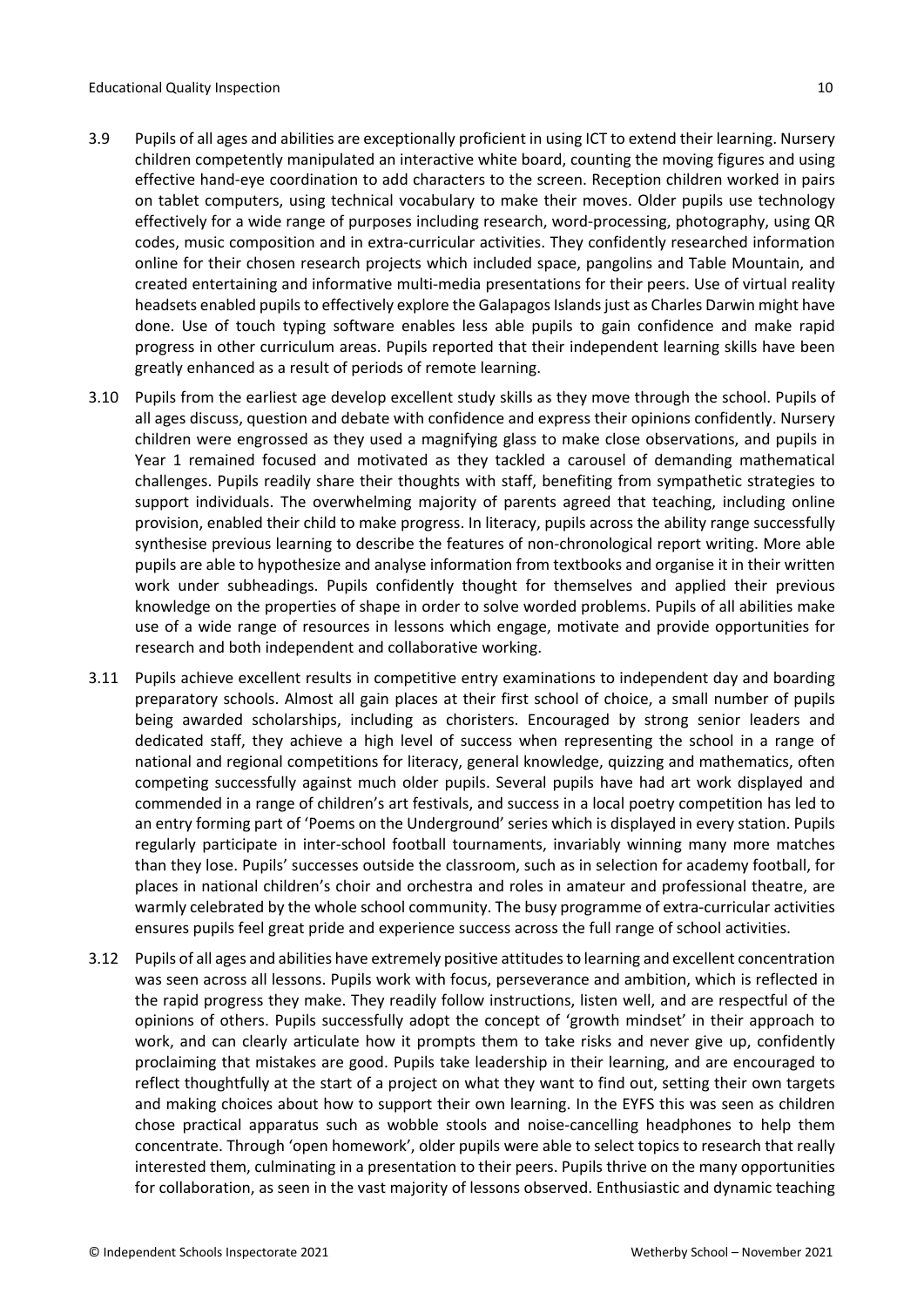with high expectations is tangible across the curriculum, and in interview pupils commented that teachers make learning interesting, challenging and fun.

### <span id="page-10-0"></span>**The quality of the pupils' personal development**

- 3.13 The quality of the pupils' personal development is excellent.
- 3.14 Pupils of all ages and abilities, including those with SEND, EAL and the more able, have high levels of self-knowledge, self-discipline and resilience. They demonstrate good learning habits which are supported through motivational displays around the school, such as the Learning Superheroes and achievement boards where their many general and specific successes in music and art, for example, are celebrated. They thrive within the 'have a go' culture that empowers them to make mistakes in order to learn. This ensures that pupils feel extremely well equipped for the next stage of their education. Sympathetic, focused teaching ensures that pupils know what they are good at and where they need to improve. Pupils understand the assessment and marking criteria and positively state how they help them reflect on their work and move forward. Across the curriculum, pupils rapidly grow in their self-confidence, and are self-assured in discussion. Pupils showed great presence and spoke maturely to the school in assembly about the forthcoming Readathon event.
- 3.15 Through the tangible reflective culture in the school, pupils of all ages and abilities quickly come to learn that actions have consequences, and the decisions they make have a direct bearing on their own success and well-being. They understand the clear messages of the school's marking and behaviour policies, enabling them to explain that making the wrong decision can be the first step in learning. Constant reinforcement and praise when good choices are made instils a confident, positive attitude to work and raises pupils' self-esteem. This is in line with the school's aims to equip pupils with the skills and attitudes they need to follow their dreams. The successful introduction of the house token scheme allows pupils to see how their actions directly affect their peers as they actively strive to collect the most each week. Older pupils are adept in making sensible choices in their work, such as selecting strategies for problem-solving and thinking creatively on how to present their research findings.
- 3.16 Pupils of all ages develop a good awareness of spirituality. The youngest children reflect with wonder and surprise as they explore the outdoor learning environment. Nursery children, building a house in the role play area, said they wanted it to be near lovely things: a stream, trees, flowers and smiley friends. Older pupils develop a deep appreciation of the non-material aspects of life through the integrated curriculum. They empathise with people living in communities that are threatened by natural or man-made disasters such as global warming and war. Through a wide range of sensitive, thought-provoking assemblies on topics such as Remembrance, Black History Month and International Women's Day they come to reflect meaningfully on the lives of others. They greatly appreciate the colourful beauty of the passing of the seasons on their daily walks around the local area and visits to Pembridge Gardens for their break times.
- 3.17 Pupils are polite, respectful and courteous towards everyone in the school community. They accept full responsibility for their behaviour which was seen to be excellent across the school. Positive strategies for promoting good behaviour and high expectations from staff result in all pupils having a clear understanding and respect for systems of rules. In interview, pupils said they felt sanctions were fair, necessary and not over-bearing, appreciating reflective strategies which reinforce the school's view that bad behaviour arises from bad choices, not bad children. The youngest children quickly develop a strong awareness of right and wrong and are very quick to say why classroom rules must be followed. They know why they have to take turns and share. Older pupils are proud to follow the Wetherby Ambassador code which enables school to be a happy, supportive community. Display boards and assemblies instil a firm understanding of fundamental British values and pupils exhibit outstanding moral sensibilities and behaviour in and out of the classroom. This was seen in a debate on whether banter was the same as bullying, where pupils showed genuine concern for those who may be experiencing problems.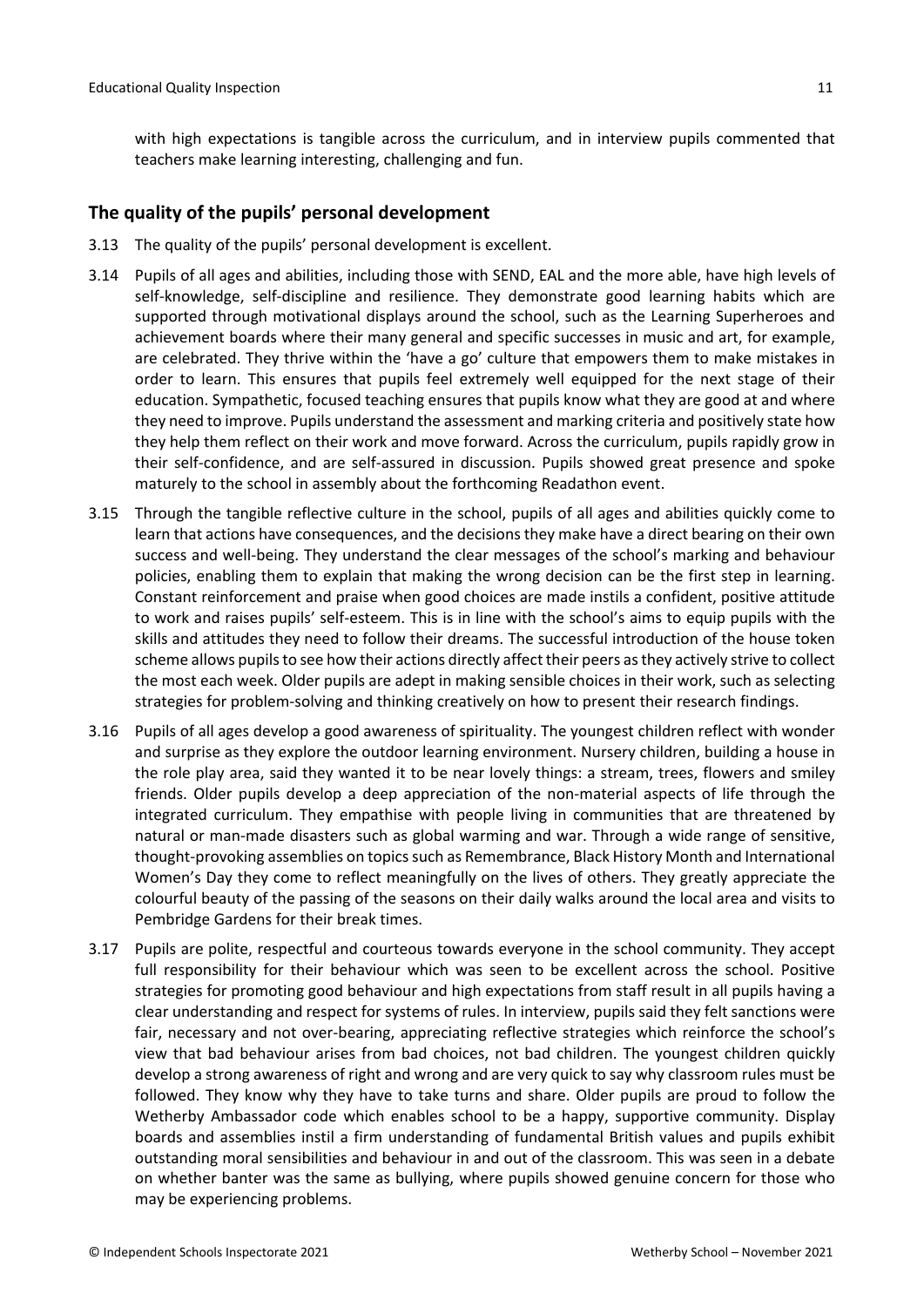- 3.18 Pupils of all ages develop excellent social awareness. Staff provide excellent role models and are highly effective in developing pupils' social skills. Pupils engage sensibly and productively in collaborative group activities, a strategy that is clearly embedded across the school. They know everyone has strengths and weaknesses and they show respect for each other's views and feelings. Reception children demonstrate strong teamwork skills in the challenges they are given in the outdoor learning environment. Older pupils willingly take on different roles within the group such as scribe, researcher and presenter. Timely actions to support individuals by skilled staff who know their pupils well enable those who may struggle working with others to participate fully in group activities. The Learning for Life programme places a strong emphasis on building relationships and as a result pupils have a strong social conscience and understanding of how working together can help achieve a fairer world. Pupils develop a strong camaraderie through the house system and are proud to do their best for their team. They develop strong inter-personal skills through the many opportunities to work across age groups, such as in extra-curricular activities, in assemblies and special events such as World Book Day, when older pupils read with younger children.
- 3.19 Pupils enthusiastically undertake roles of responsibility within their classes that enable them to contribute positively to life at school. They thrive when undertaking their duties as charity ambassadors, school councillors and eco warriors, roles that are clearly something to be aspired to. Many opportunities are provided for the pupils to serve the local and wider communities. Pupils of all ages delight in performing to local elderly groups. Visits from figures in the local community such as a fireman and policeman enable pupils to develop a strong understanding of how the community is supported by such services. Pupils throw themselves wholeheartedly into the school's fundraising events that benefit many charities locally and world-wide. Older pupils develop an acute awareness of problems the world faces today, such as the disappearance of the rainforests and pollution in the world's oceans. Pupils can articulate why the motto 'care, share and be fair' is a positive mantra for life.
- 3.20 Pupils understand the need for tolerance and are interested in finding out about religious traditions and celebrations beyond their own. For example, they show great interest when parents visit to share experiences of their faiths and celebrations such as Hanukkah and Diwali. Pupils greatly value the diversity within the school and through events such as International Day, they are able to look at the world sensitively through the eyes of their peers. Senior leaders have created an environment where pupils' backgrounds are used as an important resource from which a great deal of learning takes place. The overwhelming majority of parents agreed that the school actively promotes values of democracy, respect and tolerance. Older pupils are mindful of the needs of others, showing genuine concern about the rate by with the rainforests are disappearing. They understand the place of significant days such as Remembrance Sunday and Bonfire Night, and warmly celebrate British customs throughout the year. Younger pupils demonstrate the need for sensitivity towards each other when learning how to work alongside new friends. Older pupils are keenly aware of the problems that arise from lack of tolerance, and are beginning to see that such attitudes will directly affect the world they will live in as adults.
- 3.21 Pupils of all ages and abilities are highly aware of how to stay safe and keep healthy. They can explain the importance of a healthy diet, regular exercise and a balanced lifestyle and learn how to maintain physical and mental well-being through the Learning for Life programme. Senior leaders ensure that pupils do not feel overly pressured by examinations. Pupils develop active, healthy bodies and minds in response to the school's commitment to provide many opportunities for physical exercise, enhanced by the programme of daily walks, break time and extra-curricular sport. The youngest children could explain why it isimportant to wear a high visibility jacket in order to be seen in the dark. Reception children were clear about how to stay safe when moving around the school by going up the white and down the brown sides of the staircases. Pupils had an excellent understanding of what constitutes a strong password for electronic devices. They are alert to the dangers that can arise from technology online, a message that is regularly reinforced by conscientious staff, and they are fully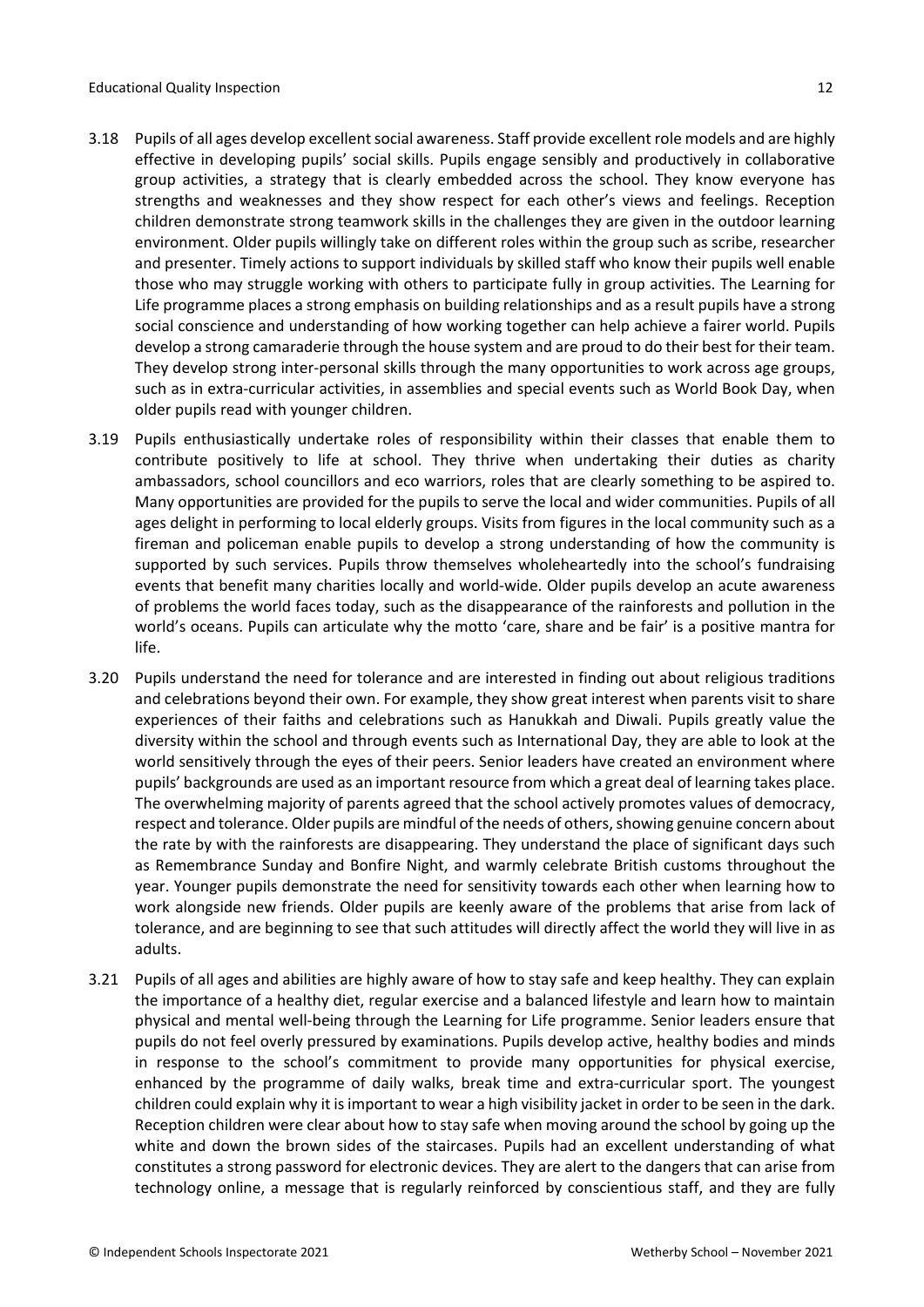aware of all aspects of personal safety through a programme of talks from visitors about a range of safety issues such as mental health and stranger danger.